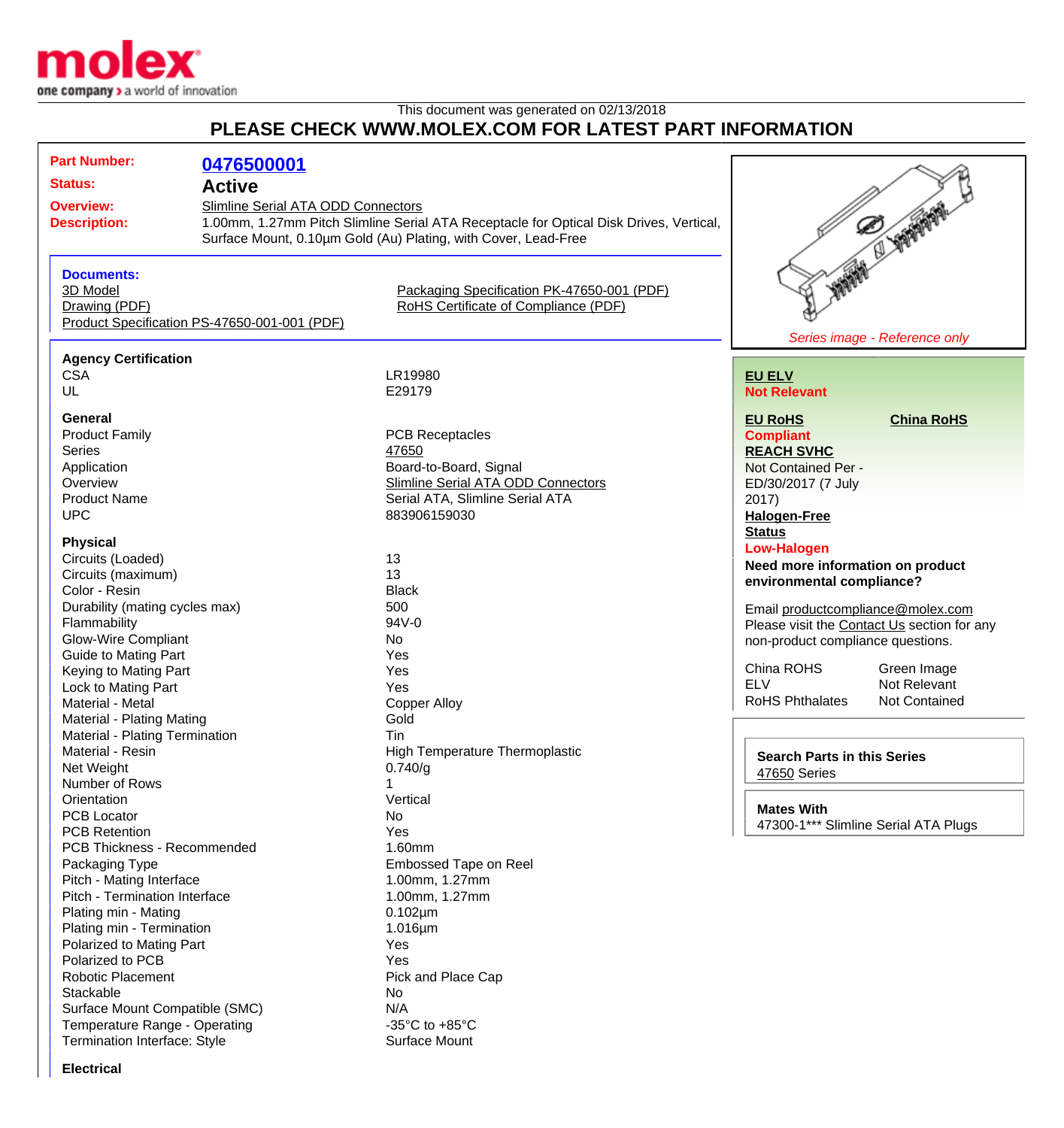| Current - Maximum per Contact<br>Grounding to PCB<br>Voltage - Maximum                                                                                                               | 1.5A<br>Yes<br>15V DC              |
|--------------------------------------------------------------------------------------------------------------------------------------------------------------------------------------|------------------------------------|
| <b>Solder Process Data</b><br>Duration at Max. Process Temperature (seconds)<br>Lead-freeProcess Capability<br>Max. Cycles at Max. Process Temperature<br>Process Temperature max. C | 010<br><b>REFLOW</b><br>001<br>260 |
| <b>Material Info</b>                                                                                                                                                                 |                                    |
| <b>Reference - Drawing Numbers</b>                                                                                                                                                   |                                    |
| Packaging Specification                                                                                                                                                              | PK-47650-001                       |
| <b>Product Specification</b>                                                                                                                                                         | PS-47650-001-001                   |
| Sales Drawing                                                                                                                                                                        | SD-47650-001                       |

This document was generated on 02/13/2018

## **PLEASE CHECK WWW.MOLEX.COM FOR LATEST PART INFORMATION**